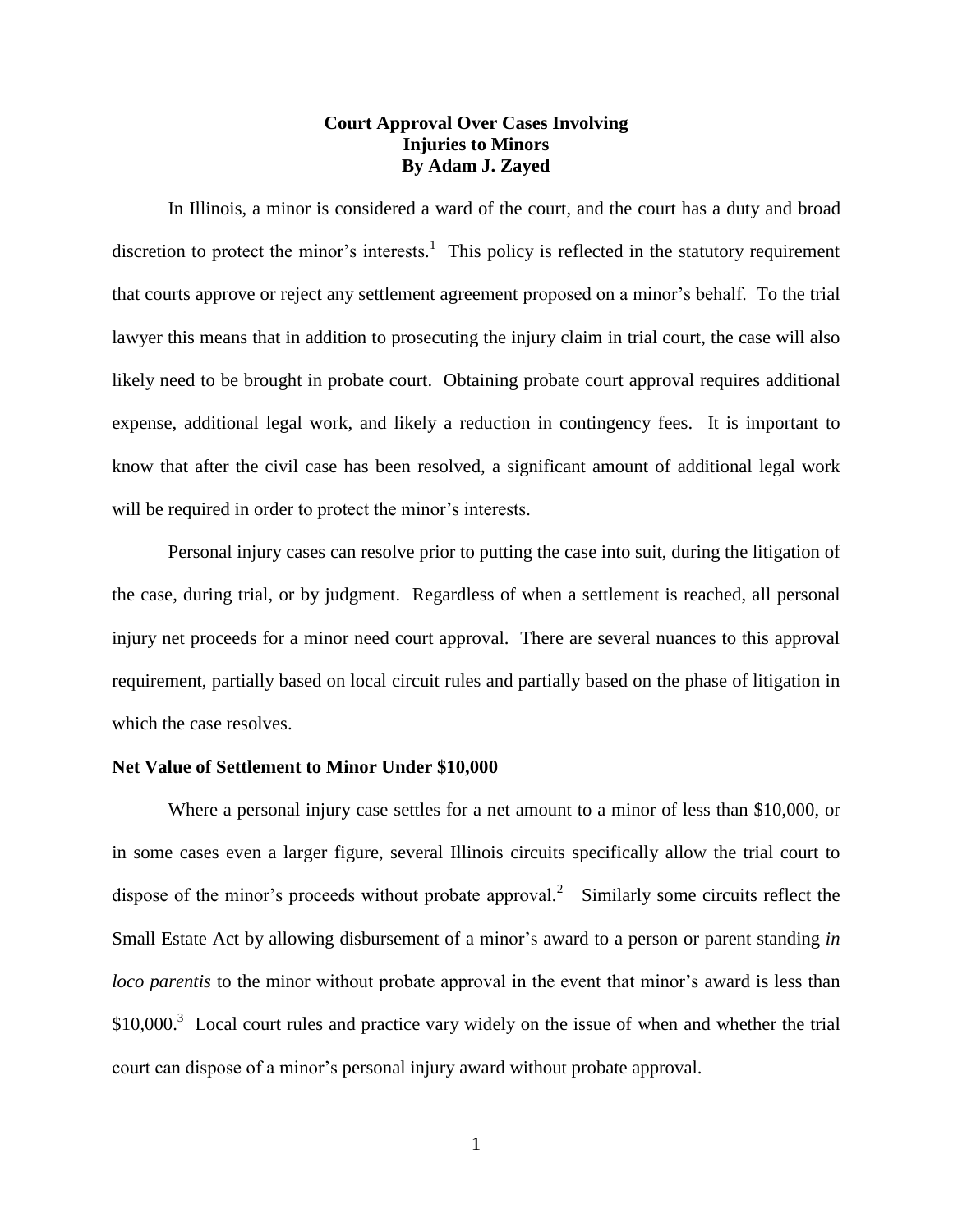## **Pitfalls of Not Obtaining Probate Approval**

In direct contrast to the local rules of many circuits that permit trial courts to dispose of small net awards to minors without probate approval, the Illinois Appellate Court has specifically held that "any settlement of a minor's claim is unenforceable unless and until there has been approval by the probate court.<sup> $n^4$ </sup> More specifically, while the trial court, the attorneys, and the insurance carrier might be able to dispose of the case without probate court approval, pursuant to local rule or the Small Estate Act, probate court approval over all settlements involving minors is required for the settlement to be considered final.<sup>5</sup> It follows that where the trial level court disposes of a matter pursuant to local rule concerning awards that are under \$10,000 without probate approval, it is conceivable that if the minor later claims that the injury proceeds are inadequate either through a representative or upon reaching majority, the injury award can be challenged and invalidated.<sup>6</sup>

## **Cases Settled Prior to Filing**

All personal injury cases involving minors settled prior to filing suit must be approved by probate court and will likely require the appointment of a guardian ad litem. In the many judicial circuits that allow plaintiffs to bypass probate approval in the case of a small award to a minor, it is assumed that the case has obtained trial court approval. In these situations trial judges may approve these smaller awards, bypassing probate approval, presumably for sake of economy.<sup>7</sup> Cases settled prior to being put into suit, even where the net award to the minor is \$10,000 or less, must be presented to the probate court for approval or the settlement can be challenged by that minor.<sup>8</sup>

# **Obtaining Court Approval Over Settlements Involving Minors**

### **I. Approval at the Trial Level**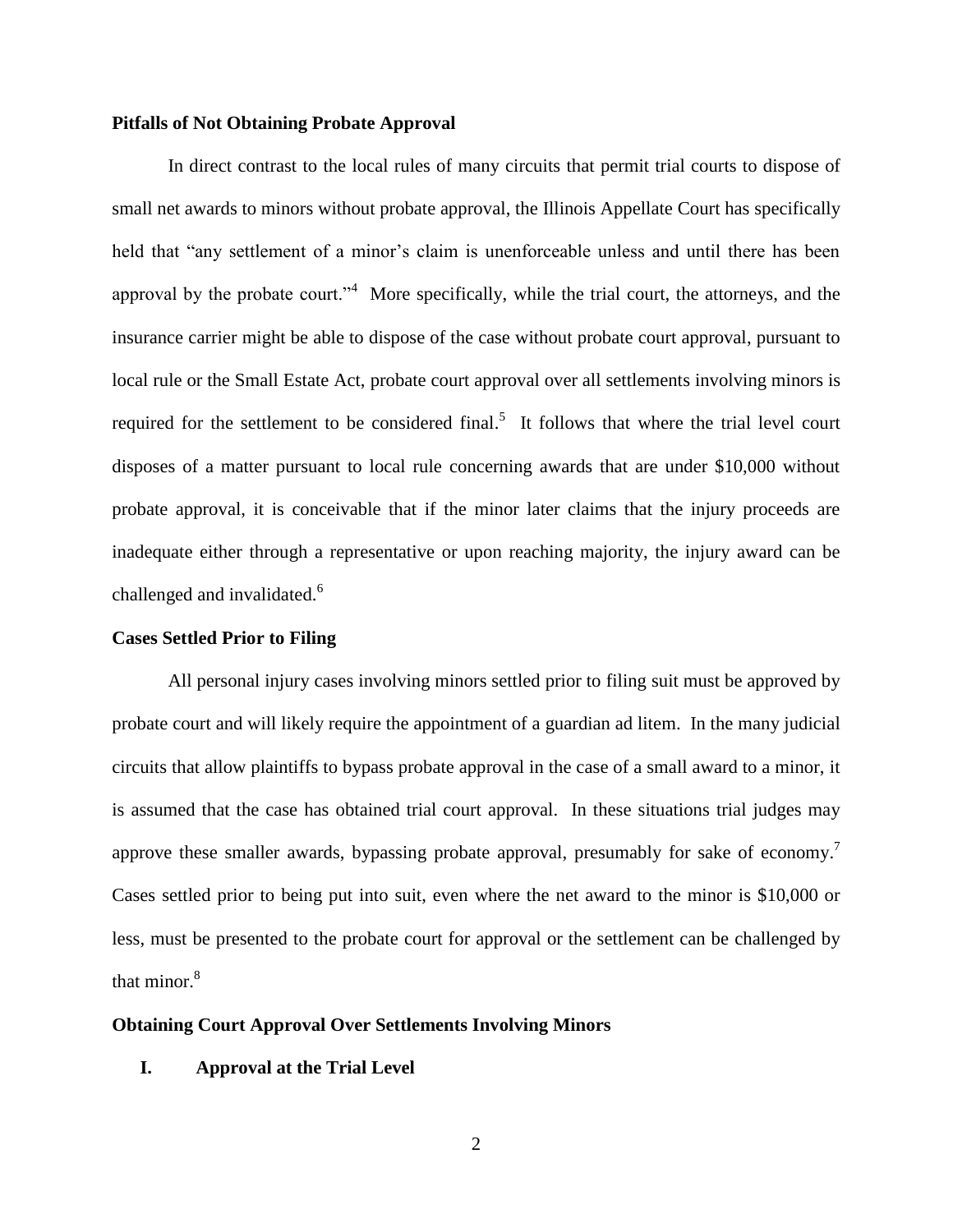The Illinois Probate Act provides for the creation of an estate for purposes of compromising injury cases involving minors.<sup>9</sup> The first step towards obtaining probate approval of a settlement or award involving a minor is to present a petition for distribution and a proposed order of distribution to the trial judge presiding over the matter at the time of resolution. After reviewing the petition and the order of distribution the judge must make a finding that the settlement is "fair and reasonable."<sup>10</sup> Factors that will be considered include (1) severity of injury; (2) difficulty in proving liability; (3) whether the case was settled pursuant to arbitration, mediation or pre-trial proceedings; and (4) the alleged level of the defendant's culpability.<sup>11</sup> This approval will be highly instructive to the probate judge in the determination of whether a guardian ad litem is necessary. The trial judge will also rule on the reasonableness of the fees and expenses attributable to the litigation under the attorney's retainer, adjudicate liens where appropriate, and find the degree of dependency in wrongful death cases.<sup>12</sup> In order to ensure that settlement monies owed to the minor are not misappropriated, several circuits require the following language in the order of distribution:

> "The settlement amount approved herein shall be paid only to a guardian appointed by the probate division or Circuit court where the minor or disabled person resided and this order shall be effective after the entry in court of an order approving the bond or other security required to administer the settlement and distribution provided for in this order."<sup>13</sup>

This language complies with the spirit of the Illinois Probate Act by taking approval of the settlement out of the hands of the parents or guardian and requiring the approval of probate  $\text{court.}^{14}$ 

## **II. Approval in the Probate System**

## **a. Petition for Guardianship of the Minor's Estate**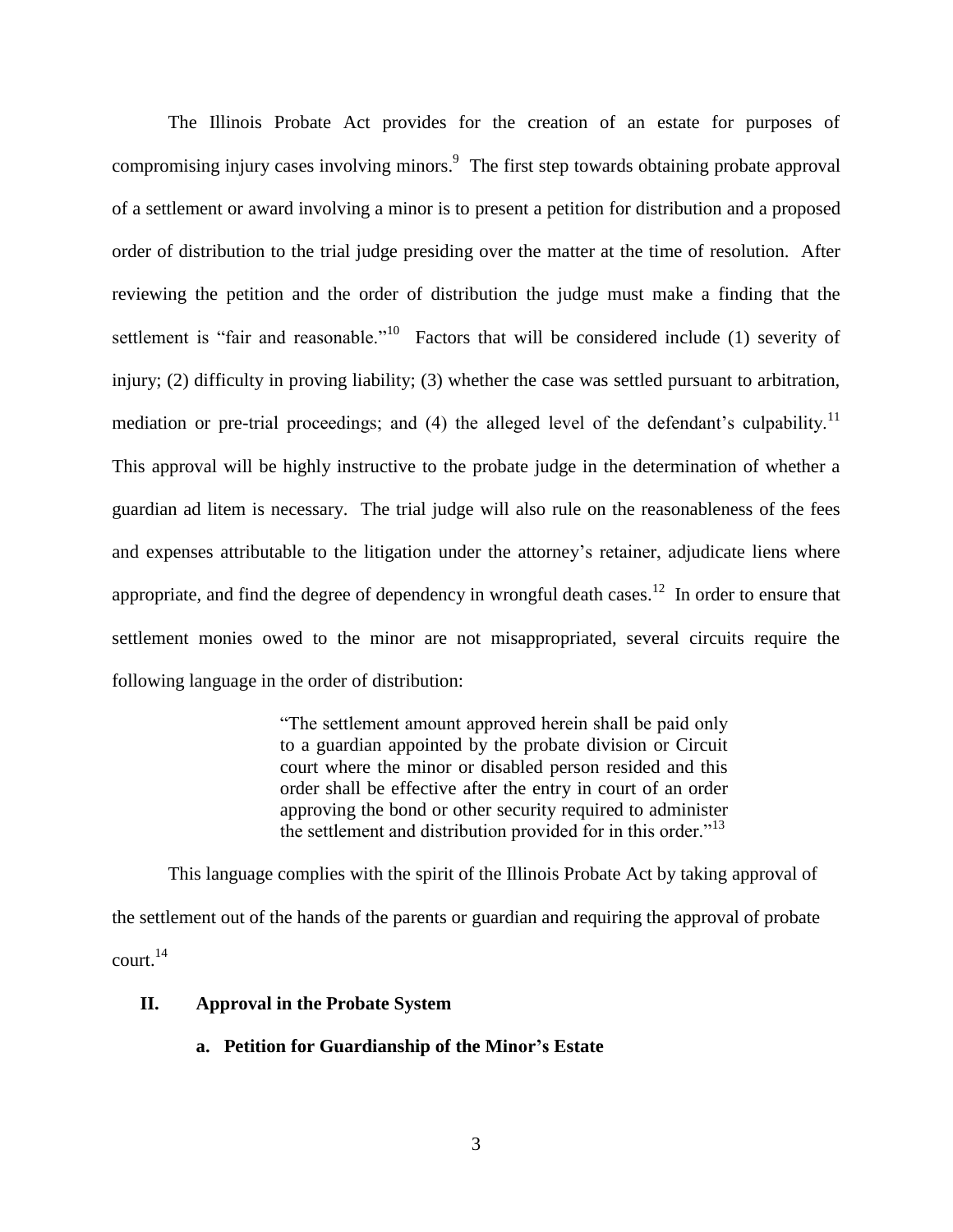After the trial court rules on the fairness and reasonableness of the proposed settlement, or after a settlement reached prior to filing suit, with a few exceptions for small net awards, the case must be brought before the probate court. The first step is to file a Petition for Guardianship of the Minor's Estate. The local rules of many circuits provide great insight into the procedure of obtaining approval in probate court.

## **i. Description of Estate.**

The petition for guardianship should include a description of the estate, facts of the underlying injury case, name of the defendant, name and address of the liability insurance carrier including policy limits, and information concerning the nature of the medical treatment including treating facilities and expenses.<sup>15</sup>

#### **ii. Who May Be Guardian**

It is common for a parent or an adoptive parent whose parental rights have not been terminated to serve as guardian or to designate a guardian.<sup>16</sup> If a minor is 14 years of age or older, the minor can nominate the guardian of the estate subject to court approval.<sup>17</sup> Per Illinois code a guardian must have attained the age of 18 years, must be a resident of the U.S., must not be of unsound mind, must not be adjudged a disabled person, and must not be convicted of a felony, unless appointment of the person convicted of a felony is found to be in the minor's best interest.<sup>18</sup> It is also possible to have a financial institution appointed as guardian over the minor's estate which can be helpful if the minor's settlement funds are substantial and will require significant investment direction.

## **iii. Notice and Service Requirement for Petition for Guardianship**

The minor must be served with the petition for guardianship and this can be accomplished by bringing the minor to court, to the clerk's office, or via process server or county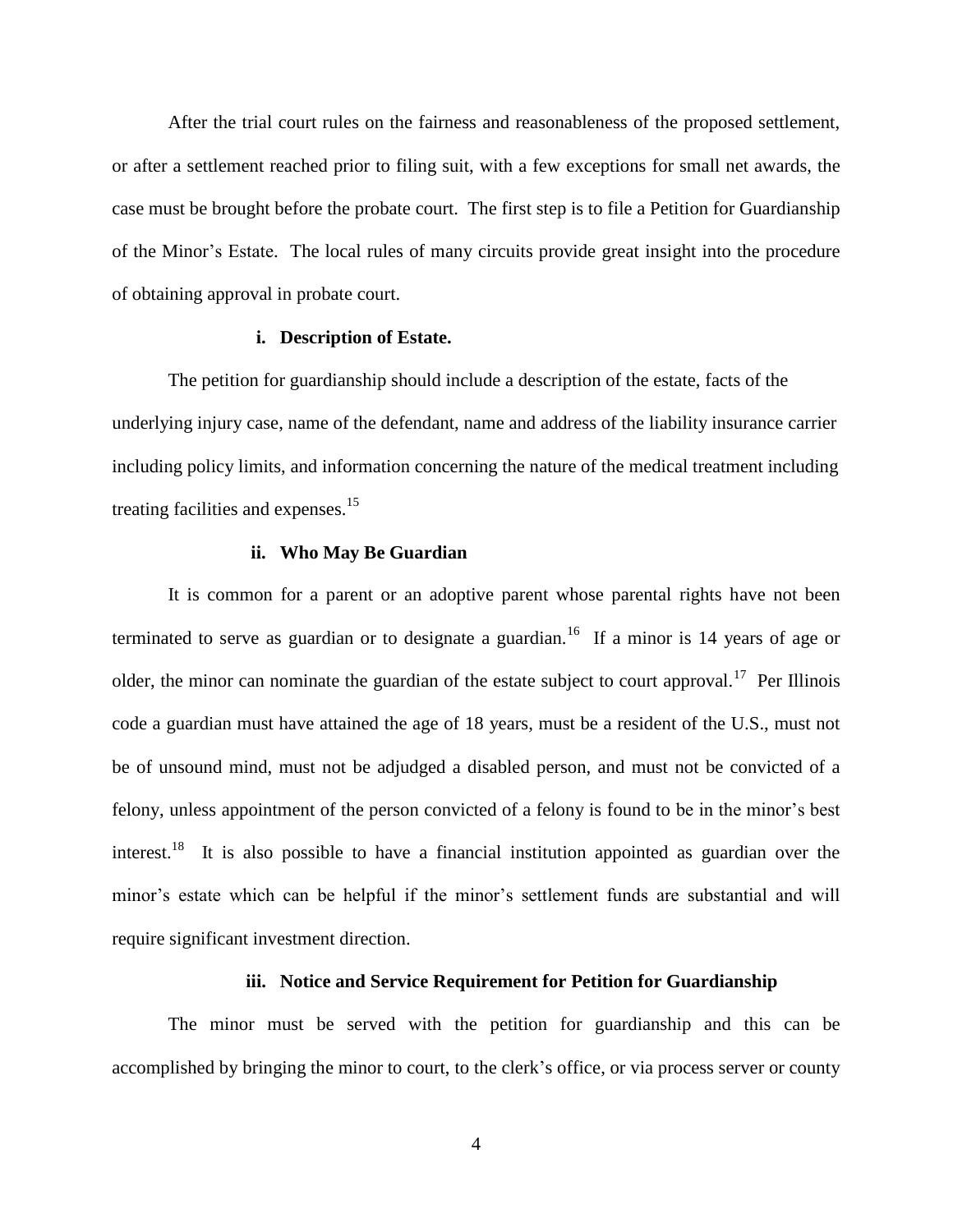sheriff. Additionally, unless excused by court, the petitioner must provide notice of the hearing on appointment of guardian of the minor's estate to the minor's relatives.<sup>19</sup>

## **iv. Venue of Probate Action**

Probate actions connected with injuries to a minor should be brought in the county in which the minor resides if the minor is a resident of Illinois. $2^{0}$ 

#### **v. Oath and Bond—Surety or No Surety**

The guardian of the minor's estate is required to submit an oath that they will faithfully discharge the duties of guardian and must submit a bond.<sup>21</sup> The bond of a guardian must be double the value of the amount that will come into the possession of the guardian of the minor.<sup>22</sup> If a surety company acts as a surety, the bond must be no less than  $1\frac{1}{2}$  times the value of the amount that will come into the possession of the guardian of the minor.<sup>23</sup> The amount designated for attorney's fees does not technically need to be bonded. In order to satisfy the oath and bonding requirements, the guardian must sign an "Oath and Bond of Guardian – Surety" form. Once it is signed it should be taken to a bondsman. The cost of bonding can be considered an expense of the estate. In the event that a bank or corporation qualified to administer trusts is appointed as guardian of the minor estate, a bond is not required, although a corporate representative shall file in the court an acceptance of office. $24$ 

Because the child is considered a ward of the court, even where a parent or relative of unquestionable repute serves as guardian, the bond requirement stands. Although local rule and local custom may allow for waiver of bond in the event that the attorney for the estate, as an officer of the court, takes responsibility for the distribution and deposit of settlement funds into a protected account in an accredited financial institution, precluding the guardian from ever handling the funds. $25$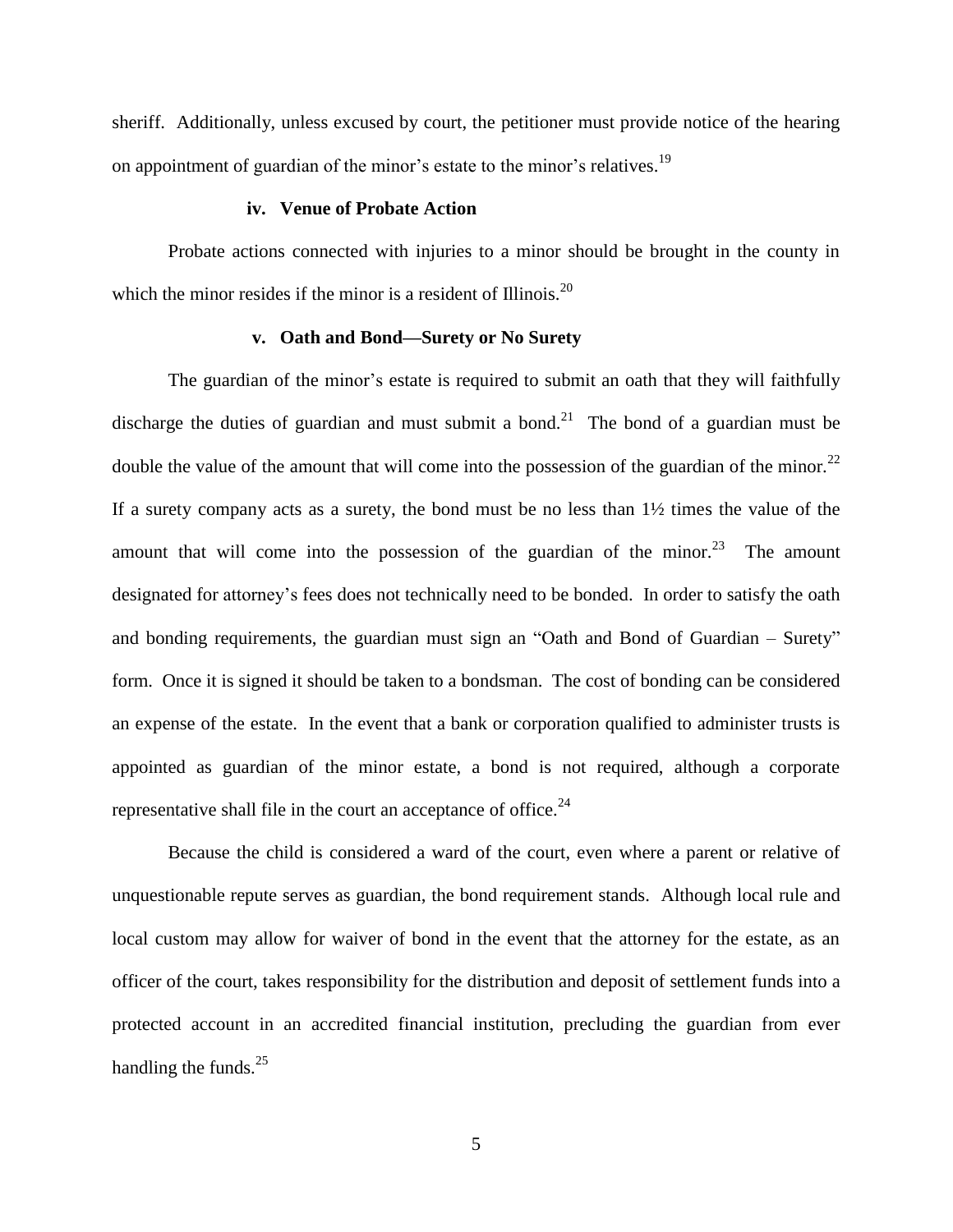### **vi. Guardian ad Litem**

Guardians ad litem are routinely appointed pursuant to the Illinois Probate Act and local rules in order to review the adequacy of the proposed settlement.<sup>26</sup> Typically, if the trial judge approved the settlement with the terminology "fair and reasonable," the probate judge will not have reason to appoint a guardian ad litem to review the settlement. It is more likely that a guardian ad litem will be appointed in the event that a trial judge does not have the opportunity to approve a settlement, i.e. when a case is settled prior to being put into suit. In the event that a guardian ad litem is appointed, their fees can be considered an expense of minor's estate. In order to ensure that the guardian ad litem can do their review efficiently, it is prudent to make a complete copy of the case file and to provide the guardian ad litem with a letter providing background information on the case. The more efficiently the guardian ad litem can review the case, the less expense taxed to the minor's award and the easier the guardian ad litem can perform their work.

### **b. Petition for Order Approving Settlement of Minor's Claim**

### **i. Contents of Petition for Order Approving Settlement**

Once the guardian has been appointed and the probate court has jurisdiction, it can hear a petition for an order approving the minor's settlement.<sup>27</sup> Similarly to the petition for appointment of the guardian, the information that must be included in the petition is itemization of all case expenses, a description of the occurrence giving rise to the cause of action, the name and address of the defendants, the name and address of the liability insurance carrier, and a description of the injuries of the minor. Many jurisdictions also require the attorney for the estate to submit an affidavit indicating whether the settlement offer is fair and their recommendations as to whether said offer be approved.<sup>28</sup> Many local rules also require a current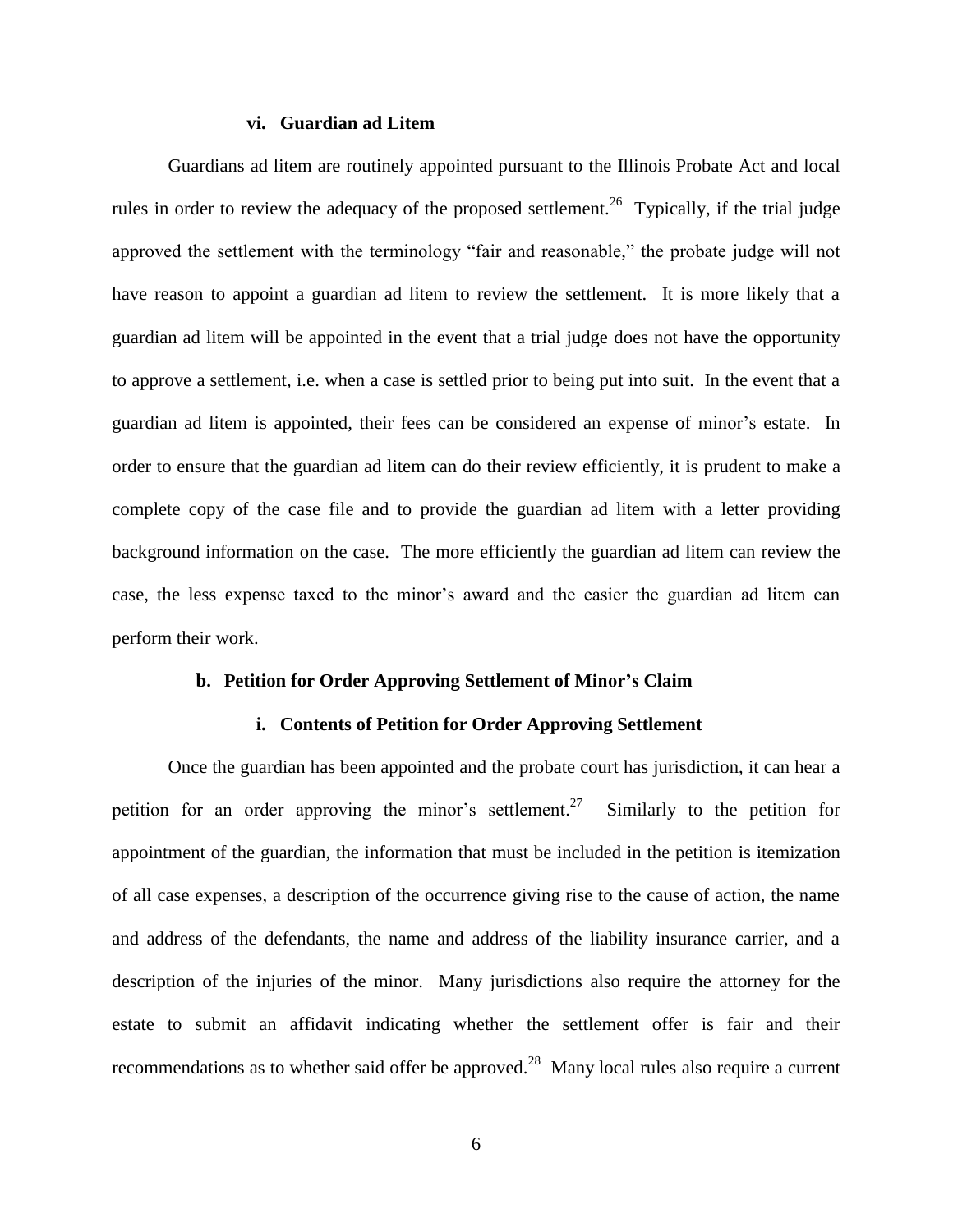medical certificate or letter from the attending physician stating the nature and extent of the injuries sustained by the minor and the most recent prognosis. $^{29}$ 

### **ii. Contingency Fee Reduction**

It is expected that trial attorneys will reduce their contingency fees to 25% of the gross award. Many judicial circuits specifically limit attorney contingency fees in cases concerning injuries to minors.<sup>30</sup> It is very important to check the local rules for a specific limit on attorney fees. Many circuits require a statement justifying attorney fees over 25%.

#### **iii. Attorney Fees for Probate Work**

It is generally assumed that obtaining probate court approval for the minor's award is not compensable beyond the contingency fee for prosecuting the underlying injury claim. In the event that the trial attorney retains a probate specialist to obtain probate approval, it follows that the trial attorney might consider reducing their fee in the amount of the probate attorney fee. $31$ 

#### **iv. Vouchers**

Probate judges want to see a receipt of deposit "voucher" along with account information from the financial institution where the minor's settlement funds are placed. Judges want to see a restriction on the account that specifically restricts withdrawals, unless authorized by court order, until the minor reaches the age of majority.<sup>32</sup> For example:

> "No withdrawals shall be made from this account, unless authorized by order of court, at any time prior to [date upon which the minor will reach the age of majority]. $^{33}$

Once the court receives vouchers indicating that the minor's funds have been placed in a restricted account, the bond of the guardian can be released, and the case can be closed in the probate division, with the court to retain jurisdiction until the minor reaches the age of majority.<sup>34</sup>

7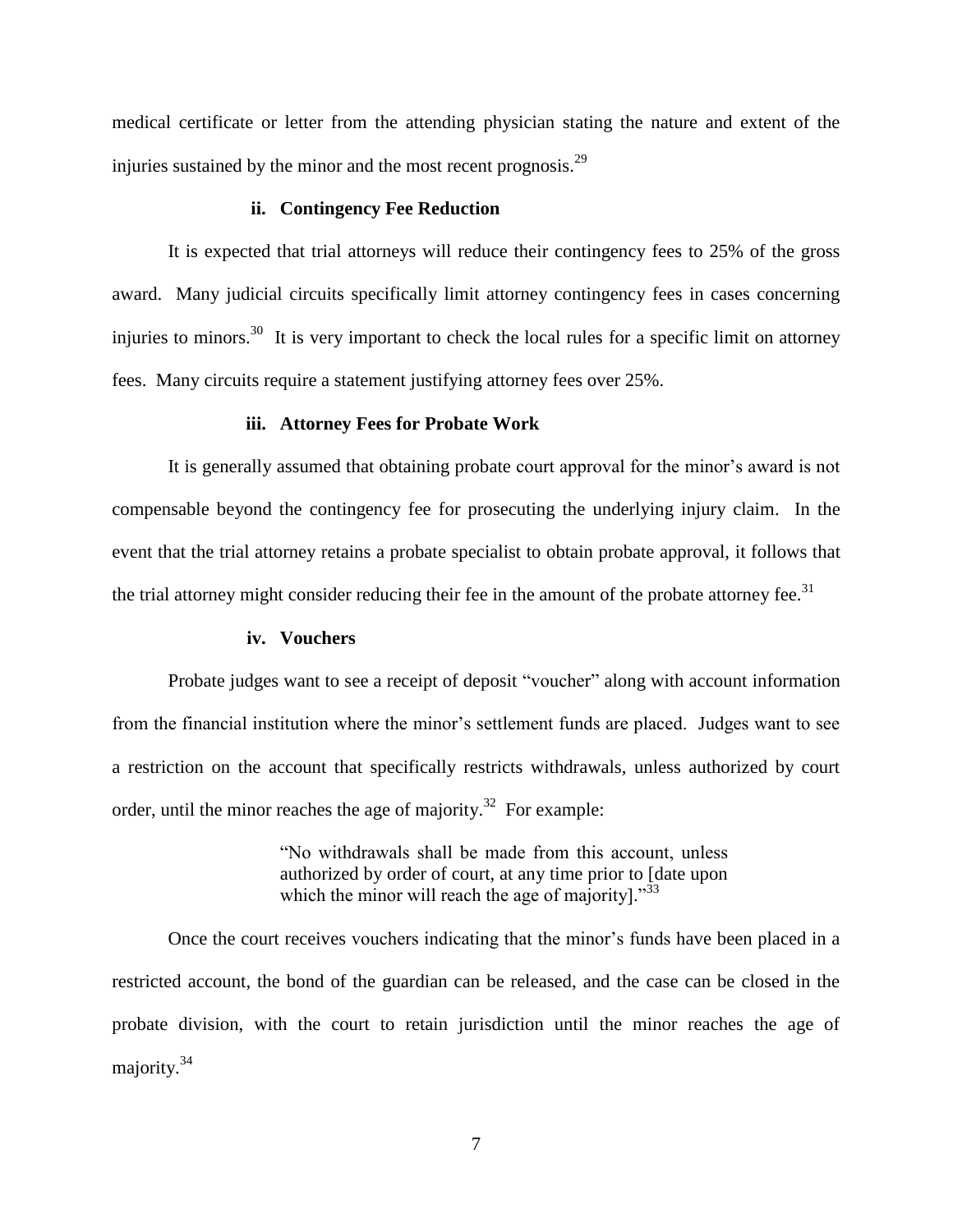## **A Brief Note on Liens**

Insurance subrogation liens cannot attach to the personal injury recovery of a minor.<sup>35</sup> Medical expenses paid for the treatment of a minor are considered for the benefit of the parents.<sup>36</sup> It follows that the minor's parents may very well be responsible for the minor's medical expenses in the event that no effort is made to reimburse the insurance carrier from a settlement. There are exceptions to the rule that liens do not attach to a minor's settlement and/or estate including ERISA liens, situations where the minor is a direct and intended beneficiary of the insurance contract, Illinois Public Aid liens, and liens generated by nonprofit hospitals.<sup>37</sup>

### **Conclusion**

Trial lawyers are accustomed to advancing their client's interests via the trial court system. Injury cases involving minors require representation in an additional forum. Obtaining probate approval can be unwieldy for the uninitiated, requiring reduction of fees, additional work, and additional scrutiny. As officers of the court, these additional efforts are justified by the assurance that the minor's funds are protected by court order and will be available when they reach college age.

### **Endnotes**

 $\overline{a}$ 

<sup>&</sup>lt;sup>1</sup> *Wreglesworth v. Arctco, Inc.*, 316 Ill.App.3d 1023, 1026, 250 Ill.Dec.495,738 N.E.2d 964 (2000).

<sup>&</sup>lt;sup>2</sup> See, e.g., Cook County Cir. Ct. R. 6.4;  $15^{th}$  Cir. Ct. R. 10.1(k);  $16^{th}$  Cir. Ct. R. 10.01(m) (provides for the trial court to distribute net awards to minors that are less than \$15,000.00);  $18<sup>th</sup>$  Cir. Ct. R. 10.01(k)-(m). Judicial economy and avoidance of probate costs are good reasons for permitting trial courts to approve and dispose of small net awards to minors.

<sup>&</sup>lt;sup>3</sup> 755 ILCS 5/25-2; see, e.g., 9<sup>th</sup> Cir. Ct. R. 9.65(H)

<sup>4</sup> *Villalobos v. Cicero School District 99*, 362 Ill.App.3d 704, 298 Ill.Dec. 944, 841 N.E.2d 87 (1st Dist. 2005); *Smith v. Smith*, 358 Ill.App.3d 790, 793, 295 Ill.Dec. 510, 832 N.E.2d 960 (4th Dist. 2005); *Wreglesworth v. Arctco*, *supra* note 1.

<sup>5</sup> *Smith*, *supra*, note 4.

<sup>6</sup> *See,* e.g., *Villalobos*, *supra,* note 4 (father brought a personal injury claim on his daughter's behalf, without an attorney, and settled the matter prior to suit. The child later invalidated the settlement because it was not approved by a probate court). The *Villalobos* case is easily distinguishable from a case that is brought by an attorney, settled while at the trial level, with the approval of the trial judge, for a net amount to the minor of under \$10,000. There is